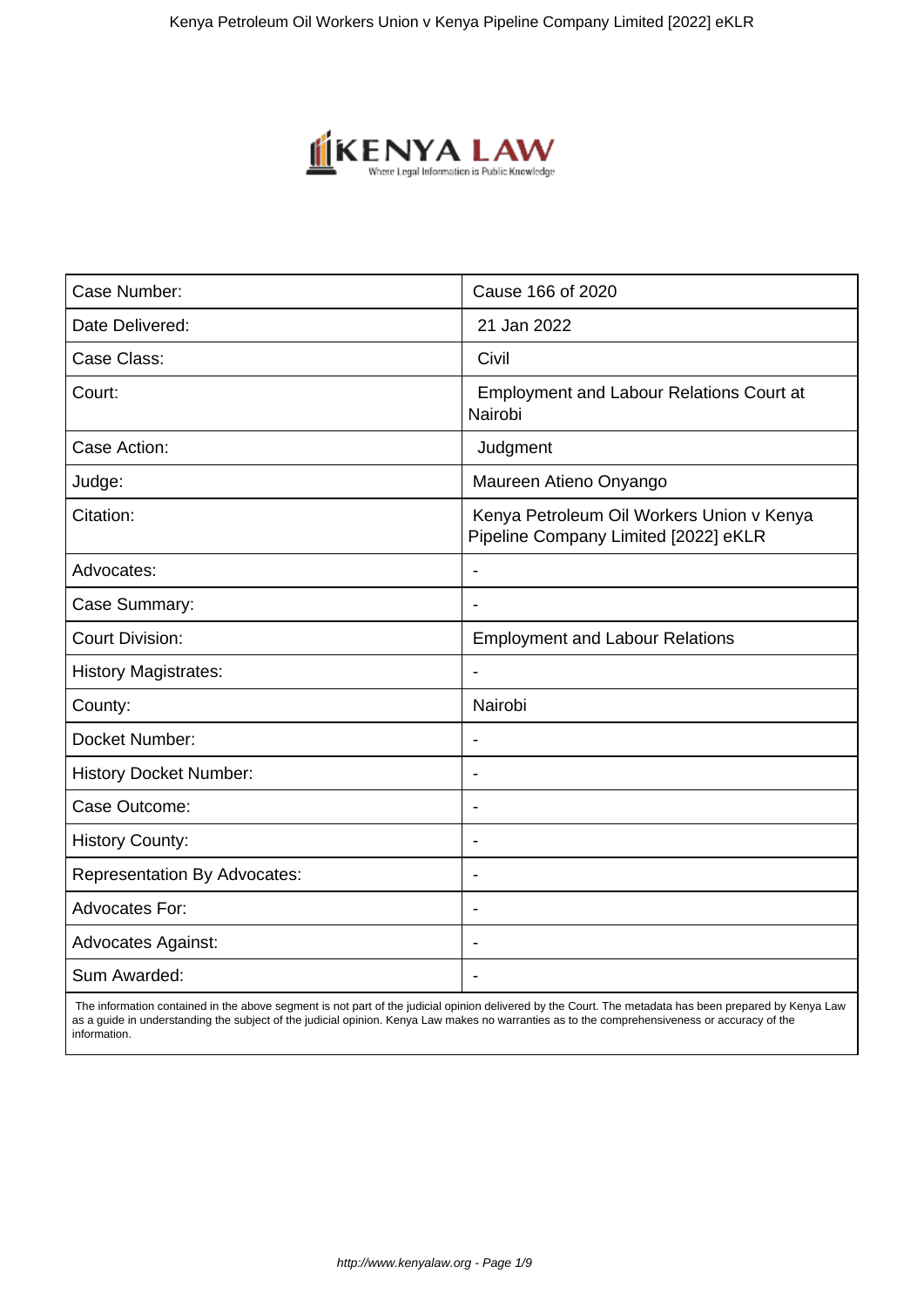# **REPUBLIC OF KENYA**

# **IN THE EMPLOYMENT AND LABOUR RELATIONS COURT**

# **AT NAIROBI**

# **CAUSE NO. 166 OF 2020**

# *(Before Hon. Lady Justice Maureen Onyango)*

# **KENYA PETROLEUM OIL WORKERS UNION...............................................................CLAIMANT**

*VERSUS*

# **KENYA PIPELINE COMPANY LIMITED......................................................................RESPONDENT**

# **JUDGMENT**

1. The Claimant is a lawfully registered Trade Union under Section 19 of Labour Relations Act No. 14 of 2007 Laws of Kenya for purposes of representing and articulation the Unionsable interests and rights of the Respondent's employees.

2. The Respondent is a duly registered Limited Liability Company incorporated in Kenya as per the Laws of Kenya.

3. The parties have a recognition agreement signed in 1984 and have negotiated several collective bargaining agreements since

then.

4. The Recognition Agreement between the Claimant and the Respondent under Clause 2(b) provides that parties shall negotiate on any claims for alteration to terms of service which may affect all employees or any group of employees of the Respondent.

# **Claimant's case**

5. It is the Claimant's case that the Respondent is in the process of changing the current staff grading structure, Human Resource Policies and Manual, Career Guidelines, Organization Structure and the Staff Establishment without consulting the Claimant.

6. The Claimant as a result wrote a letter to the Respondent requesting for a consultative meeting over the new grading structure.

7. Through the same letter, the Claimant also requested the Respondent to provide them with the various documents that were relevant to the restructuring of the grading system prior to the consultative meeting.

8. A meeting was held between the Claimant and Respondent on  $6<sup>th</sup>$  November, 2019 to discuss the restructuring of the job grading as proposed by the State Corporation Advisory Committee (SCAC).

9. It is the Claimant's case that during the meeting, as captured under Minute 1: Restructuring by SCAC, the parties **ONLY** discussed the **condensing of the job groups** whereby instead of the 16 grades, the revised structure provided for 12 grades. Since the condensed job grades would have some effect on the current unionisable Job Groups covered in the  $1<sup>st</sup>$  July, 2017 – 30<sup>th</sup> June 2021 Collective Bargaining Agreement, the parties were to prepare and sign an addendum to the Collective Bargaining Agreement on the specific change.

10. An addendum to the 1<sup>st</sup> July, 2017- 30<sup>th</sup> June, 2021 Collective Bargaining Agreement was signed by the parties on 6<sup>th</sup> February, 2020 giving effect to the how Respondent's job grades. The Respondent informed the Claimant that the unionisable staff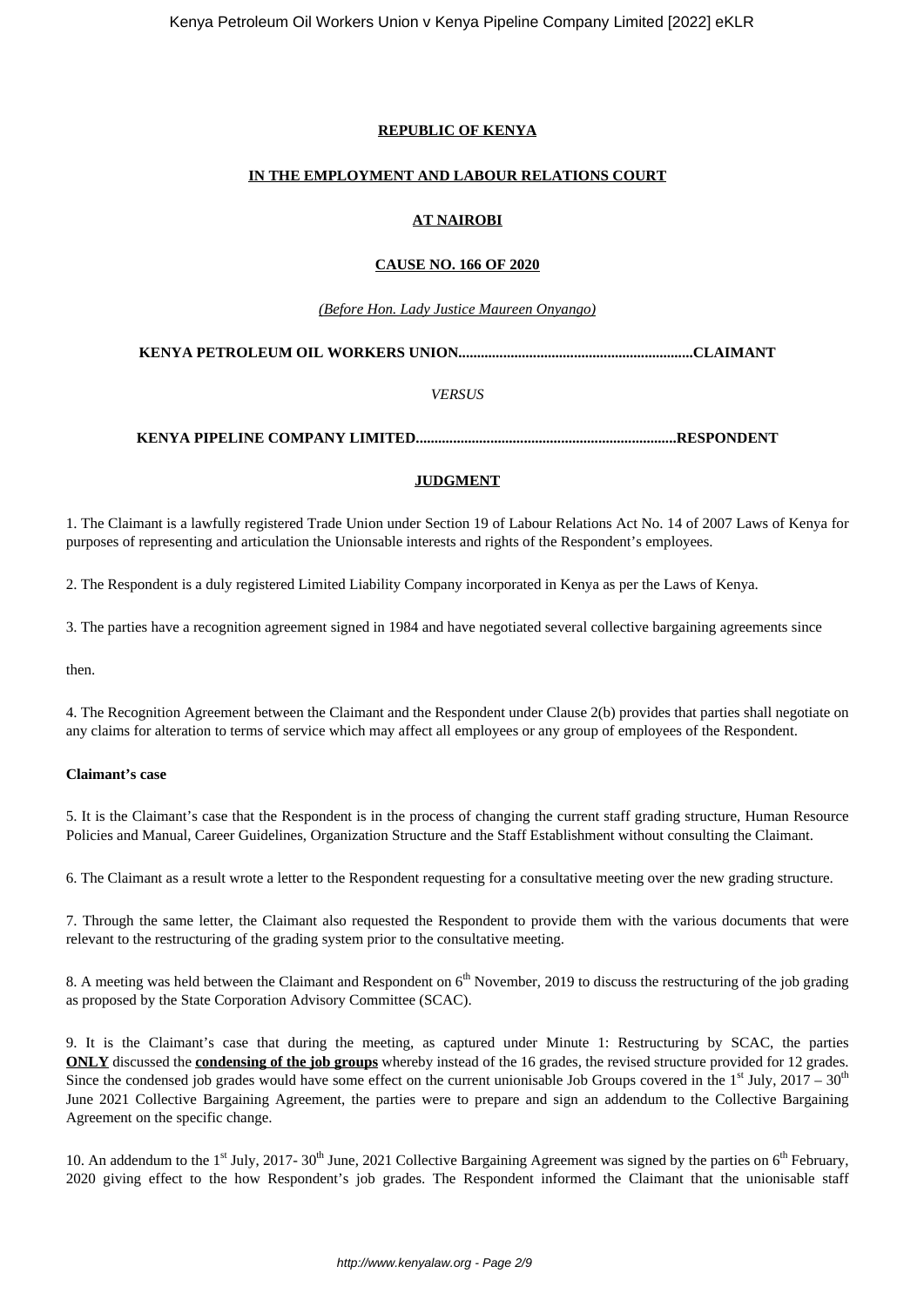memberships would not be affected in any way and the revisions of the job groups was not to automatically translate to a change of remuneration. The parties further agreed to conduct a joint sensitization of the reviewed grading structure so as to ensure buy-in from all the stakeholders.

11. It is the Claimant's averment that Despite the agreement by parties to do consultation before any implementation the Respondent issued a memo to its staff dated 26<sup>th</sup> November, 2019 under the subject: Board Approval to adopt State Corporation Advisory Committee Approved Human Resource Instruments for Implementation that outline what the Human Resource Instrument entailed. The above internal memo introduced new aspects that were not discussed during the Consultative meeting between the Respondent Management and the Claimant.

12. The memo highlighted the various changes arising from the State Corporation Advisory Committee Human Resource Instruments. The changes were to be effected on: **Organization Structure, Staff Grading Structure, Career Guidelines, Human Resource Policies & Procedures Manual and Establishment.**

13. It is the Claimant's case that it was not consulted on the chances introduced in the Memo except the staff grading structure. That through a letter dated  $4<sup>th</sup>$  December, 2019 the Claimant protested the adoption and implementation of the State Corporation Advisory Committee Human Resource Instruments.

14. It is the Claimant's case that at a meeting held on 17<sup>th</sup> December, 2019 between the Claimant, the Respondent and the SCAC it was agreed to temporarily halt the implementation of the changes until  $30<sup>th</sup>$  January, 2020 to allow for further consultation and sensitization before implementation.

15. That in total disregard of the agreement, the Respondent through an internal notice dated 15<sup>th</sup> January, 2020 advertised vacant positions in Operations Department KPC Grades 4-11 based on the establishment which was yet to be agreed upon.

16. The Claimant on 30<sup>th</sup> January, 2020 requested for the extension of the status quo that provided for temporarily halting of the New Human Resource Instruments proposed for implementation up to  $30<sup>th</sup>$  January, 2020 since the conditions agreed on had not been met.

17. The Respondent however ignored the Claimant and conducted interviews for the advertised posts.

18. The Claimant raised fundamental concerns from their unionisable members with the Respondent through a letter dated  $29<sup>th</sup>$ February, 2020 during sensitization process. As a result of the concerns raised during the sensitization, the Claimant wrote a memo to all its unionisable members at Kenya Pipeline Company Limited instructing them among other things not to append their signatures and/or any form of assent on to letters that were being circulated by the Respondent.

19. While the Claimant was still in the process of conducting sensitization, the Respondent proceeded to issue individual letters of the alleged changes while inviting other unionisable members for interviews.

20. It is the Claimant's position that the restructuring is being done in bad faith with the aim of denying the Respondent's employees the right to form, join or participate in the activities and programmes of the trade Union. That despite being graded as managerial employees, the role performed/assigned to the employees as per the restructured grading system does not entail any managerial functions that is: supervise, appraise and enforce discipline.

21. In the Memorandum of Claim dated  $3<sup>rd</sup>$  April, 2020 the Claimant seeks the following remedies: -

*a) Determination that the Respondent actions infringe on the Claimant's Constitutional Right to Fair Labour Practices.*

*b) Permanent Order restraining the Respondent from unprocedurally and irregularly restructuring the Claimant members grading system without the prior notification, consultation and approval of the Claimant.*

*c) Order compelling the Respondent to consult the Claimant before implementing the State Corporation Advisory Committee Human Resource Instruments.*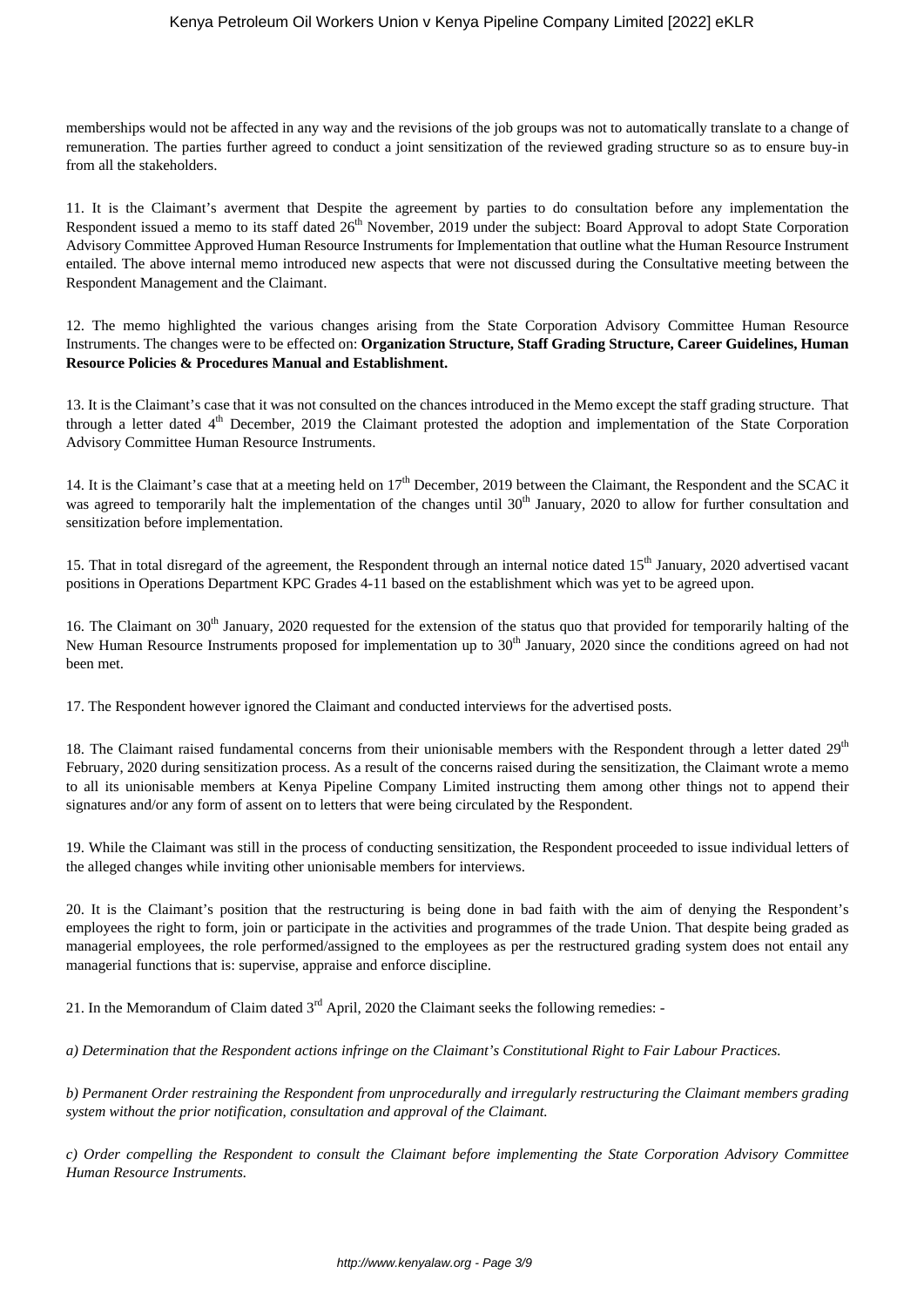# Kenya Petroleum Oil Workers Union v Kenya Pipeline Company Limited [2022] eKLR

*d) Order that the approved State Corporation Advisory Committee Human Resource Instruments shall not affect the current Collective Bargaining Agreement (2017-2021) and any other subsequent Collective Bargaining Agreement to the detriment of the Union members.*

*e) A declaratory order that ALL the employees of the Respondent save for the Managing Director have a right to join the membership of the Claimant.*

*f) An Order as to cost of the application".*

22. Together with the claim, the Claimant filed an application seeking the following orders:-

*(1) THAT this Application be certified as urgent and heard ex-parte in the first instance.*

*(2) THAT the service of this Application upon the Respondent herein be dispensed with at the first instance.*

*(3) THAT pending hearing and determination of this suit, the Honourable Court be pleased to issue an order restraining the Respondent whether by themselves or their representatives, servants, agents, and/or assigns from restructuring its staff grading structure, Human Resource policies and Manual Career guidelines, Organization structure and the Staff establishment.*

*(4) THAI pending hearing and determination of this suit, the Honourable Court be pleased to issue an order that the State Corporation Advisory Committee Human Resource Instruments shall not affect the current Collective Bargaining Agreement (2017-2021) between the Respondent and the Claimant.*

*(5) THAT pending the hearing and determination of this suit a mandatory order of do issue compelling the Respondent whether by themselves or their representatives, servants, agents, and/or assigns to stop the process of implementing the State Corporation Advisory Committee Human Resource Instruments.*

*(6) THAT the Honourable Court be pleased to issue an order compelling the Respondent to produce/ provide the Claimant with the documents in the Notice to Produce attached herein.*

*(7) THAT this Honourable Court be pleased to grant such other or further orders as it may deem fit to grant.*

*(8) THAT costs of this Application and suit be met by the Respondent.*

23. The application was heard ex parte on  $15<sup>th</sup>$  April, 2020 and the following orders granted:-

*(i) "THAT pending hearing and determination of this suit, an order is hereby issued restraining the Respondent whether by themselves or their representatives, servants, agents, and/or assigns from restructuring its staff grading structure, Human Resource policies and Manual, Career guidelines, Organization Structure and the Staff establishment.*

*(ii) THAT hearing on 14th May 2020".*

24. The Respondent filed a response to the claim dated  $26<sup>th</sup>$  June 2021 in which it denies the averments in the Claim.

25. In the response the Respondent states that the Human Resource Policy Guidelines was a government driven process by the SCAC whose aim was to re-align all human resource instruments in the public service hence no consultation process was required initially in formulating the guidelines. The Respondent states that upon receipt of the confirmed SCAC Human Resource Instruments from the Ministry of Petroleum and Mining, the Respondent consulted with the Claimant on terms of the SCAC Human Resource instruments to ensure fairness of the implementation process.

26. The Respondent states that the internal memo impugned by the Claimant was released based on a meeting that was held on 5<sup>th</sup> November, 2019, a day before the meeting with the Claimant was held. It was therefore not possible for the issues discussed in the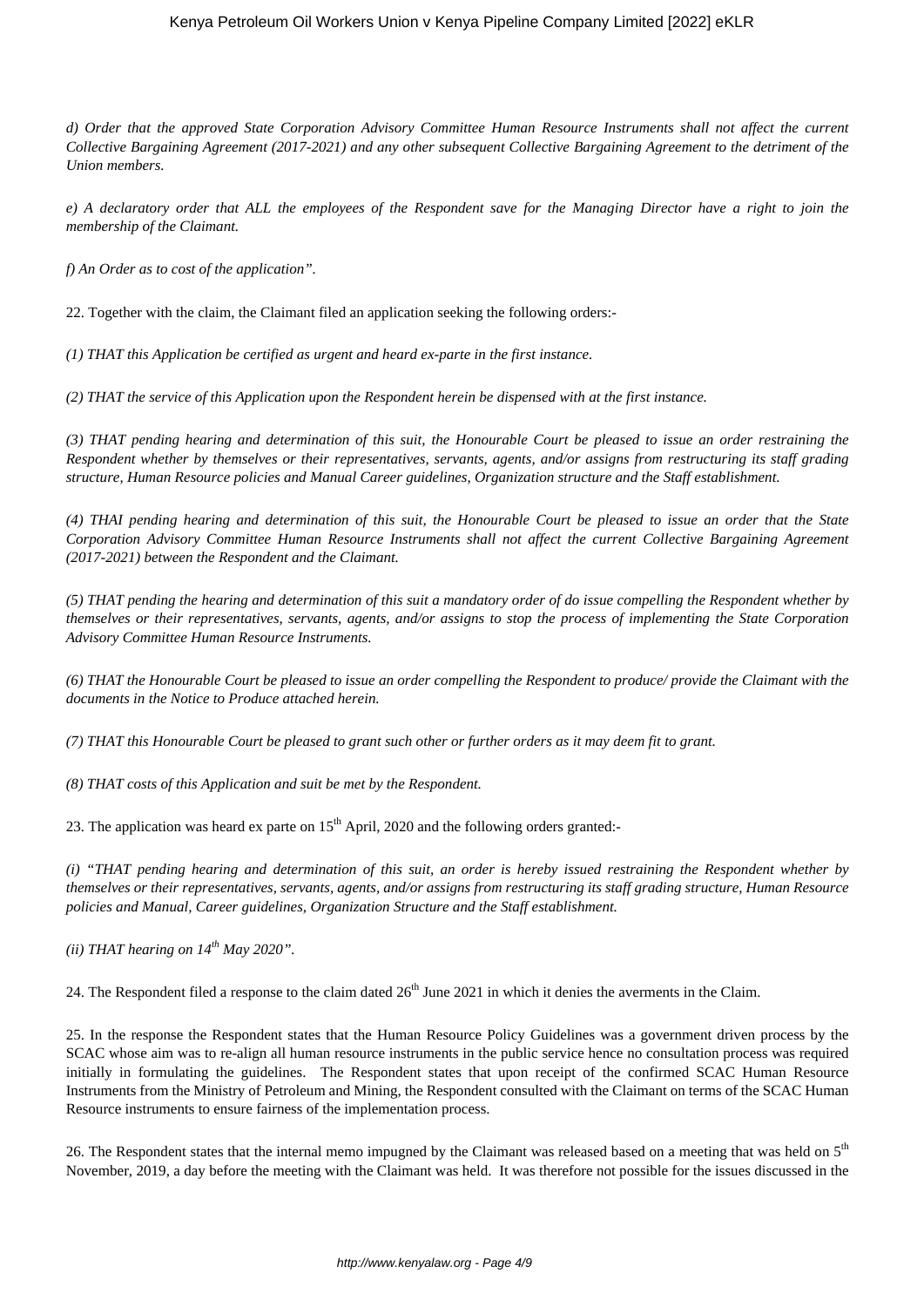# Kenya Petroleum Oil Workers Union v Kenya Pipeline Company Limited [2022] eKLR

meeting on  $6<sup>th</sup>$  November, 2019 to be included in the said memo. It is the Respondent's position that it agreed to temporarily halt the implementation to allow for further consultation, retreat and sensitization before adoption. That by letter dated  $16<sup>th</sup>$  January, 2020 the Claimant informed the Respondent that it was not opposed to filling of vacancies in Operations Departments which was overdue.

27. The Respondent avers that after consultations were held between Operations and Maintenance, Infrastructure, Strategy, Human Resource and Administration Divisions, the concerns raised were reviewed and it was established that the ongoing recruitment process was fair.

28. The Respondent states that a soft copy of the Human Resource Instruments was shared with the General Secretary of the Claimant. A soft copy of the instruments was also uploaded on the ISO document which is easily accessed by all employees of the Respondent.

29. The Respondent prays that the claim be dismissed with costs.

30. The suit was disposed of by way of written submissions.

#### **Analysis and Determination**

31. In its submissions, the Claimant set out the following issues for determination: -

i. Whether the Respondent consulted the Claimant before varying and adopting the Human Resource Instruments;

ii. Whether the revised Human Resource Instruments changes the terms and conditions of service for unionisable staff;

iii. Whether the injunctive orders sought herein by the Claimant/Applicant can issue.

32. The Respondent adopted the issues for determination as raised by the Claimant.

33. The Court will adopt the issues as raised by the parties.

#### **(i) Whether the Respondent consulted the Claimant before varying and adopting the Human Resource Instruments**

34. It is common ground that the Respondent and the Claimant have a recognition agreement and have negotiated several collective bargaining agreements, the last one covering the period 2017 – 2021.

35. It is further common ground that the Respondent, being a state corporation, is subject to supervision by the state Corporations Advisory Committee (SCAC) as provided under the State Corporations Act. It is further common ground that by letter dated  $15<sup>th</sup>$ May 2017, SCAC directed all State Corporations to submit for its approval the following Human Resource Instruments by 31<sup>st</sup> August, 2017: -

*i) The Organization Structure* 

*ii) Staff Grading and Establishment* 

*iii) Career Guidelines* 

#### *iv) Human Resource Policy and Procedures Manual*

36. The Respondent complied and by letter dated 24<sup>th</sup> June, 2019, SCAC wrote to the Respondent communicating its approval for implementation of the said Human Resource Instruments which were thereafter submitted to the Respondent's board for approval before implementation. The board approved the instruments at its special meeting held on  $5<sup>th</sup>$  November, 2019.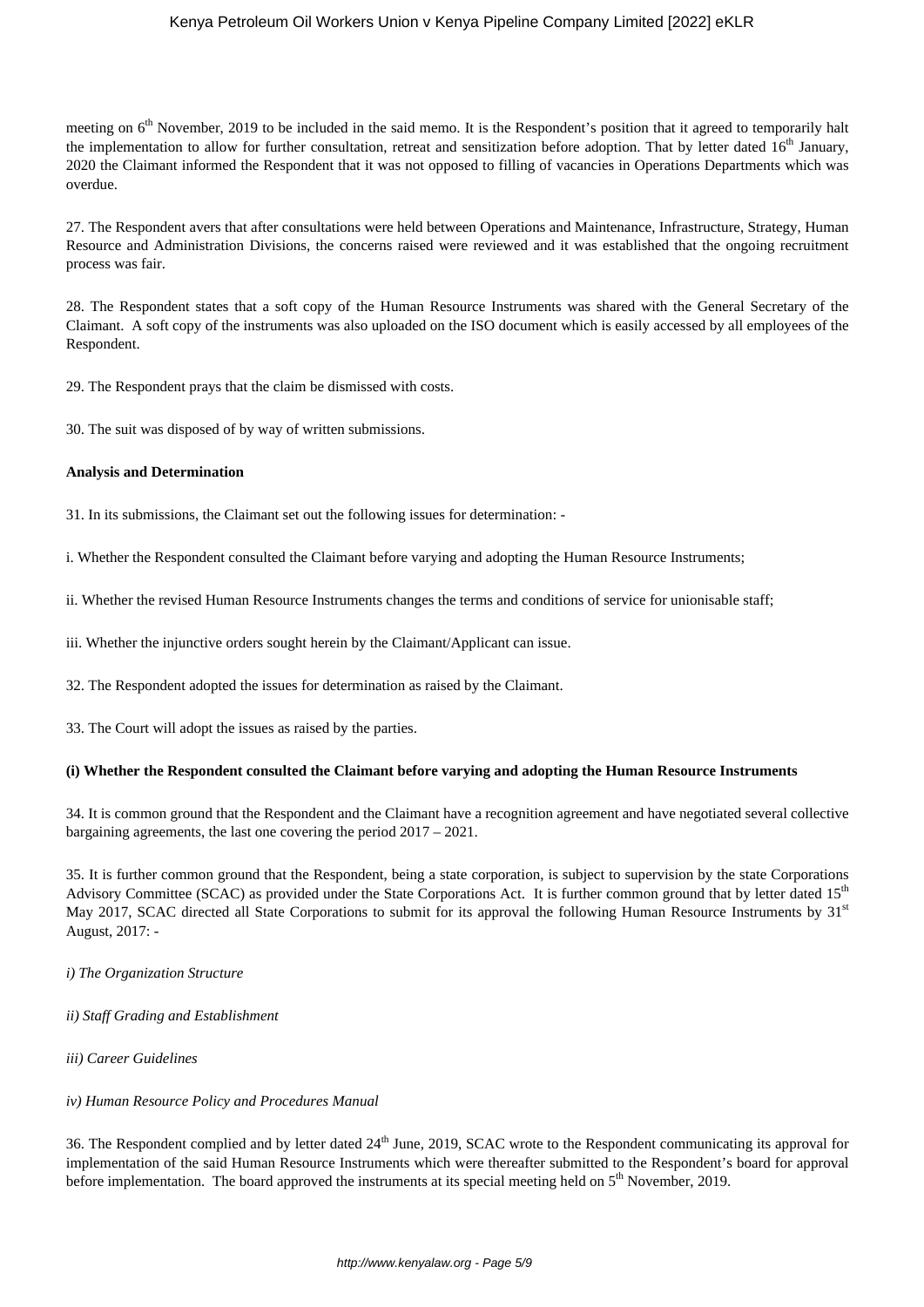37. By memo dated 26<sup>th</sup> November, 2019 the Respondent communicated to its staff the approval of the instruments by the Board and outlined in the memo the changes that had been approved. The memo informed staff of the intention to carry out sensitization on the changes to enable all staff and related stakeholders to be aligned to the changes.

38. The memo further informed staff of the intention to fill vacant positions in the approved establishment through internal advertisements. The Memo specifically states that its purpose was to "*appraise staff on the latest developments on the copy awaited SCAC reviewed documents together with related developments on the same."* It urged staff to be patient and apply themselves diligently as the organization went through the realignment phase.

39. By letter dated 4<sup>th</sup> December, 2019 the Claimant protested over the adoption and implementation of SCAC Human Resource Instruments on grounds that the Claimant was not consulted as agreed at a meeting held on 6<sup>th</sup> November 2019. The Claimant demanded a consultative meeting not later than  $16<sup>th</sup>$  December 2019.

40. The Respondent yielded and a meeting was held on  $17<sup>th</sup>$  December 2019. Of relevance are minute 1 and 3 of the meeting which are reproduced below: -

*"Min. 1: The GS' reiterated that whereas they were not opposed to the changes proposed in the HR instruments, the Union was concerned that they would affect the existing Recognition Agreement (RA) as well as the Collective Bargaining Agreement (CBA) currently in force between parties.*

*Following the concern, the parties agreed that an addendum shall be prepared proposing the amendments in the RA and CBA that would be affected by the changes arising from the implementation of HR instruments on or before 30th January, 2020.*

# *Min. 3: Review of Tariffs*

*Although the issue of tariffs was discussed in the meeting held on 6th November, 2019, it arose again where the Union sought to know the progress the Company had made following the appeal it had lodged with EPRA.*

*In his response the Ag. MD reiterated his earlier remarks that RPC appealed the decision to EPRA citing areas of dissatisfaction and oversights in the model used to determine the new tariffs. He added that EPRA was expected to give a feedback by 13th December, 2019 to the Company but as at the date of the meeting no communication had been received on the same".*

41. On 15<sup>th</sup> January, 2020 the Respondent internally advertised for vacant posts in Operations Department: KPC Grade 4-11 based on approved establishment. The Claimant swiftly protested the advertisement by its letter dated  $16<sup>th</sup>$  January 2020 which is reproduced below: -

# *"RE: PROTEST OVER IMPLEMENTATION OF RESTRUCTURED HR INSTRUMENTS:*

*The above subject matter refers: -*

*It was a common consensus reduced into minutes of our last consultative meeting on 17<sup>11</sup> December, 2019 that the New HR Instruments proposed for implementation be halted temporarily up to 30th January, 2020 to allow for further consultations, Retreat and sensitization before adoption; however, we are currently informed that you have gone ahead and rolled out vacancy advertisement base on the said suspended structure via List E; Ref: HR/AD/5/1 dated 15th January, 2020.*

*We are not opposed to filling vacancies in operations department which is long overdue neither do we have a problem with internal employment, however the purpose for declaring status quo in the HR structure was to allow parties discuss, conceptualize incorporate the proposed change into the current CBA 2017-2021.*

*As it is now, we read a lot of malice in your communication which is unprocedurally enticing and influencing our members to decamp Union to higher grade currently falling in Managerial Cadres but should ordinarily be Unionisable.*

*We demand that you immediately suspend and or withdraw the said circular advert to allow for urgent incorporation of the effects*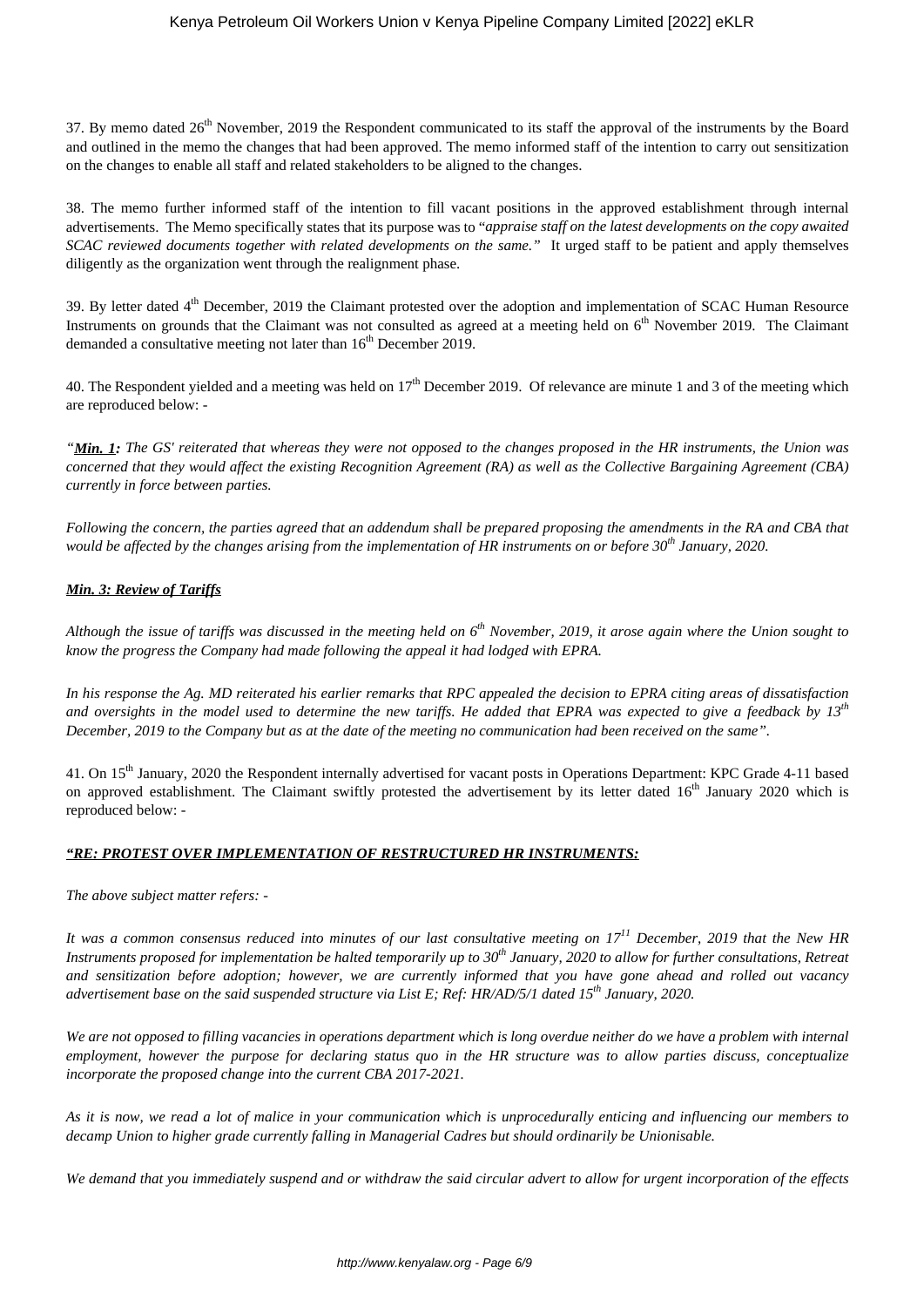*of SCAC's proposed structure into our existing CBA failure to which we shall seek Court's intervention to safeguard the interest of Trade Unionism in the sector. Our members are also hereby advised to remain cautious in their actions lest they get misled out of the Union unknowingly,*

#### *Please remain notified".*

42. By letter dated 13<sup>th</sup> February, 2020 the Respondent communicated the programme for sensitization to the Claimant which was to take place from  $17<sup>th</sup>$  February, to  $6<sup>th</sup>$  March, 2020.

43. By letter dated 6<sup>th</sup> March, 2020 the Respondent suspended the internal recruitment exercise in Operations Department.

44. The consultative meeting between the Respondent and the Claimant was held from  $17<sup>th</sup>$  to  $19<sup>th</sup>$  February, 2020.

45. It is the averment of the Claimant that the restructuring of the grading system is intended to remove through the grading system, several employees out of the union grades to grades considered managerial in text which are in content not managerial.

46. From the foregoing, it is evident that the Respondent did agree to the Claimant's demand for consultative meetings and indeed the consultations were held on  $17<sup>th</sup>$  December, 2019 and again between  $17<sup>th</sup>$  and  $19<sup>th</sup>$  February, 2020. This was after an earlier consultative meeting held on  $6<sup>th</sup>$  November, 2019.

47. It is further evident that following protests by the Claimant, the Respondent suspended the internal recruitments in the Operations Department by Memo dated  $6<sup>th</sup>$  March, 2021. I thus find no merit in the allegation of the Claimant that it was not consulted before varying and adoption of the Human Resource Instruments.

#### **(ii) Whether the revised Human Resource Instruments change the terms and conditions of service for the unionisable staff**

48. In the memo dated  $26<sup>th</sup>$  November, 2019, the Respondent explained the contents of the Organization structure, the staff grading structure, the staff establishment by offices and roles, the career guidelines and the Human Resources Policies and Procedures Manual. Specifically, it set out the changes in the Human Resource Policies and Procedures Manual as follows-

*"The provisions of the Company's HR's Manual have been reviewed to ensure they are "properly aligned to the guidelines issued by the Public Service Commission in May 2018". Key among the immediate changes arising out of the revised policy are:*

*(i) Review of Commuter Allowance to be in tandem with government rates as revised from time to time which shall range from Kshs.12,500 to Kshs.24,000.* 

*(ii) Revised Employee/employer pension contribution from the current 6% (employee), 12%(employer) to a revised 7.5% (employee), 15% (employer)*

*(iii) Revision of Leave allowance from the current respective rates per grade toa tale of 30% of one's basic salary subject to: - An employee having to take a minimum of 15 days of his annual leave entitlement either at once or cumulatively to qualify or to be eligible for the leave allowance and that;* 

*All employees will be eligible for leave allowance only once a year and for ease of administration, the allowance will be paid through the payroll. NB; Those who get paid but do not subsequently proceed on leave shall have the allowance recovered from them.* 

*(iv) Shift Allowance for eligible Management Staff cadre has been revised from the current 17% to 25% of basic salary*

*(v) Temporary Terms of employment will going forward apply to cases where the Company employs an employee for not more than three (3) months. in such a case, the Temporary employee will be entitled to earn a taxable basic salary, house allowance, Commuter allowances at the prevailing approved rates. Such employee serving on temporary terms shall be entitled to 1.75 days a month leave within the period of engagement. and shall not be entitled to other benefits, neither shall they be entitled to service*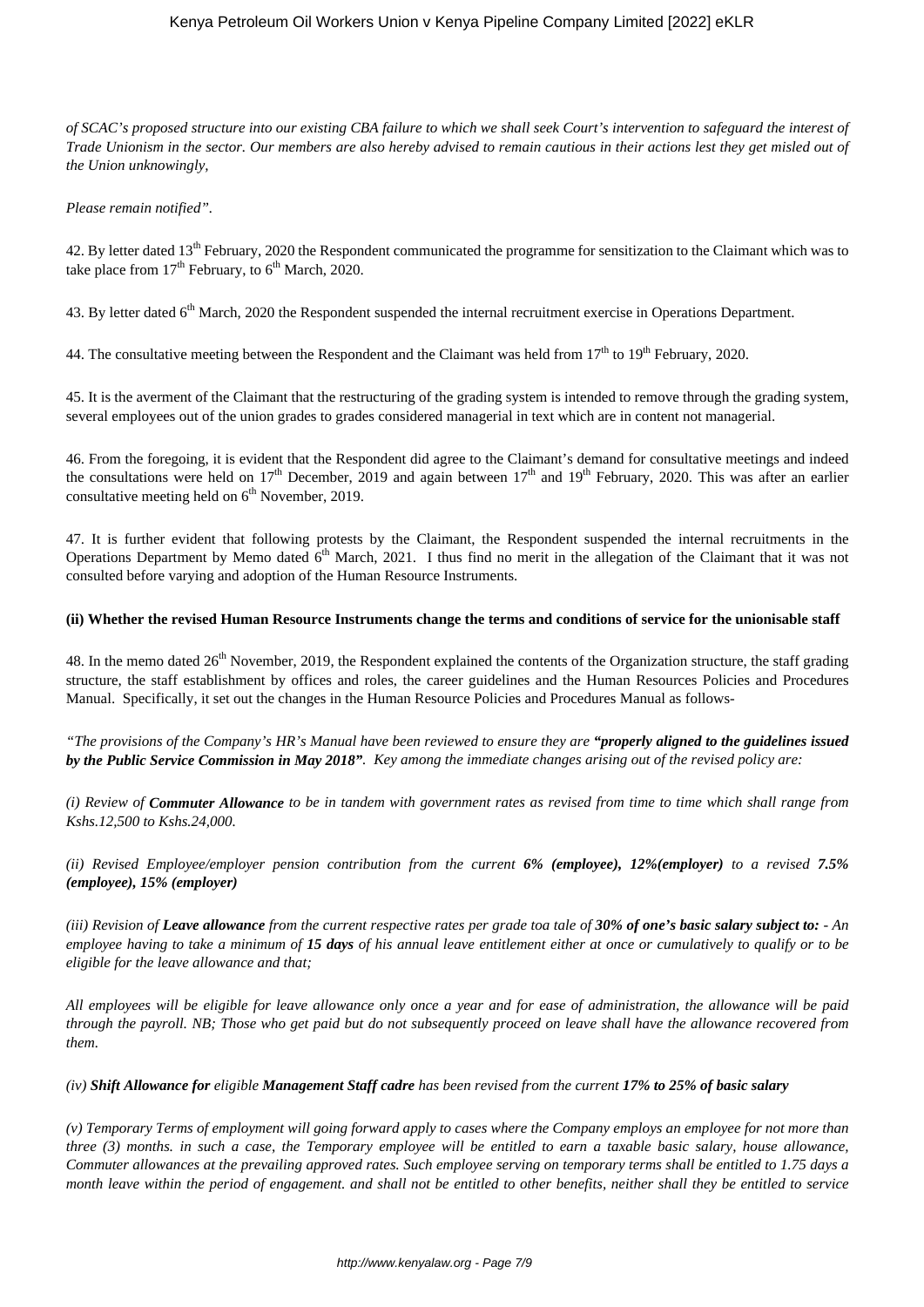*gratuity. All other cases of an employment contract beyond three months e.g. One (1) year as has been the case before will be entitled to benefits at approved rates including medical and service gratuity at the end of their respective contracts."* 

49. At the consultative meeting between the Parties held on  $17<sup>th</sup>$  December, 2019, the Parties agreed and signed an addendum to the CBA as follows: -

# *"ADDENDUM TO JULY 1, 2017 – JUNE 30, 2021 CBA*

*Following a meeting held between Kenya Pipeline Company Limited (KPC) and Kenya Petroleum Oil Workers Union (KPOWU) on 17th December, 2019 to be briefed on the revised KPC State Corporation Advisory Committee (SCAC) approved Human Resource Instruments, the parties do hereby agree;*

*1) To amend Clause 6 of the CBA on the ''Level of Representation" to read KPC* Grade 9 to 12

*2) That the new salary structure Appendix 1 covering KPC Grade 9 to 12 shall be as hereunder;*

# *1 st July 2019*

| <b>KPC Old Grade (JG)</b> | New KPC Grade | <b>Minimum Salary</b> | <b>Maximum Salary</b> |
|---------------------------|---------------|-----------------------|-----------------------|
| 10 <sup>o</sup>           |               | 103,699.00            | 200,575.00            |
| 17                        |               | 83,487.00             | 175,082.00            |
| 12                        |               | 57,075.00             | 164,884.00            |
| 13                        |               |                       |                       |
| I4A                       |               | 37,925.00             | 94.094.00             |
| 14B                       |               |                       |                       |

# *1 st July, 2019*

| $KPC$ Old Grade (JG) | New KPC Grade | Minimum Salary | <b>Maximum Salary</b> |
|----------------------|---------------|----------------|-----------------------|
| lt0                  |               | 109,921.00     | 212,609.00            |
| 17                   |               | 88,496.00      | 185,587.00            |
| li2                  |               | 60,500.00      | 174,777.00            |
| 13                   |               |                |                       |
| I4A                  |               | 40,200.00      | 99,739.00             |
| 14B                  |               |                |                       |

*3) That this Addendum will be deemed to be part of the Collective Bargaining Agreement (CBA) July, 2017 to June, 2021 previously signed on 13th December, 2018".*

50. From the foregoing it is evident that, other than the terms set out in the addendum to the CBA as set out above, there were no staff removed from the grades held by unionisable staff. It is further evident that the changes in the Human Resource instruments did not affect any of the terms of unionisable staff negatively. The changes set out above on commuter allowance, pension contributions, leave allowance, shift allowance and temporary terms of employment did not negatively affect the unionisable staff. Indeed, the Claimant has not pointed out any change in any of the Human Resource Instruments that negatively impacted on its members, or on the terms of the CBA or on its level of Union membership.

51. **From the foregoing, it is my finding that the claim herein has no merit. The same is accordingly dismissed with an order that each party bears its costs.**

# **DATED, SIGNED AND DELIVERED VIRTUALLY AT NAIROBI ON THIS 21ST DAY OF JANUARY 2022**

# **MAUREEN ONYANGO**